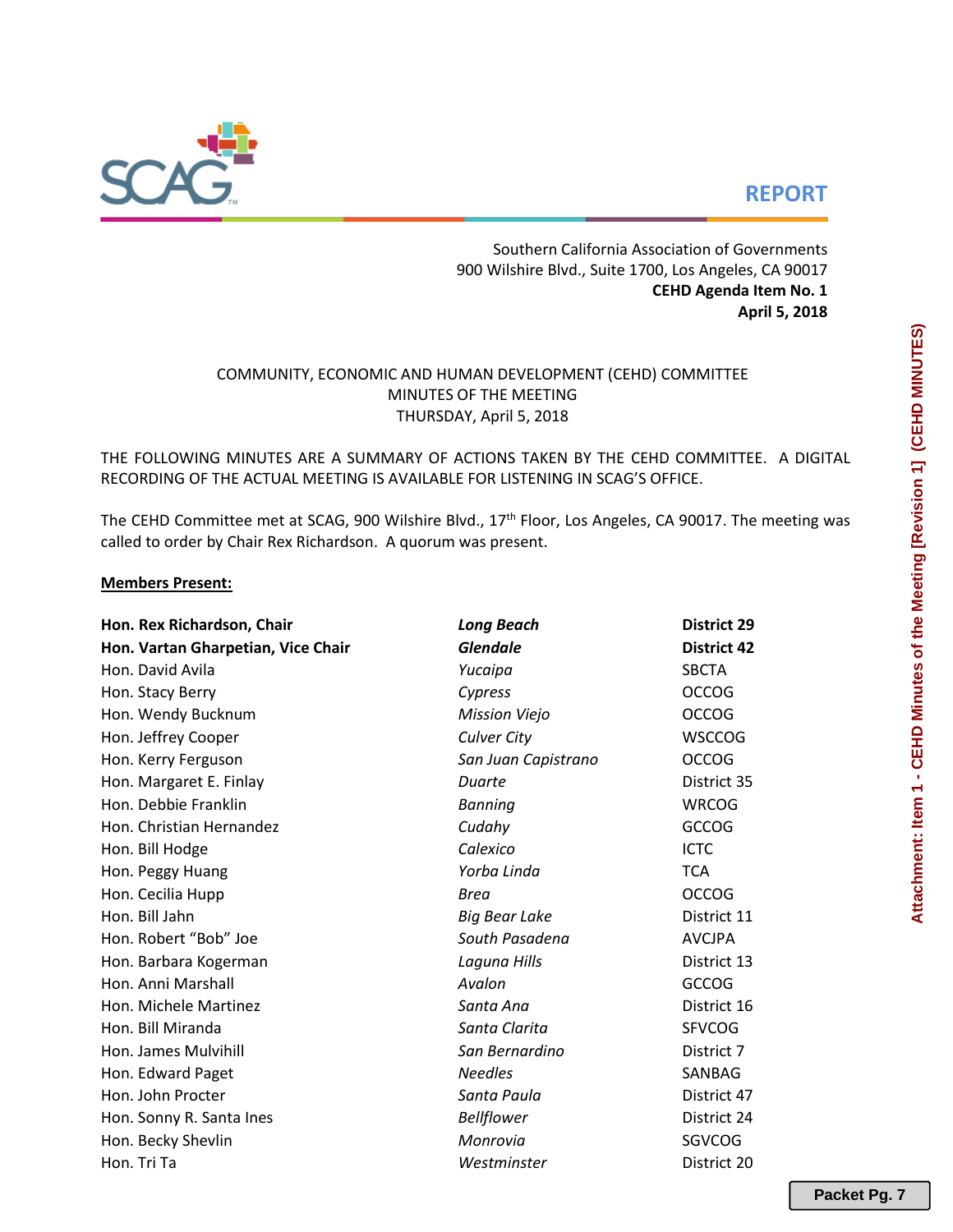#### **Members Not Present**

- Hon. Steve De Ruse *La Mirada* GCCOG Hon. Rose Espinoza *La Habra* OCCOG Hon. Julie Hackbarth-McIntyre *Barstow* SANBAG Hon. Sabrina LeRoy *San Manuel Band of Mission*
- 

Hon. Donald P. Wagner *Irvine* District 14 Hon. Mark Waronek *Lomita* SBCCOG Hon. Frank Zerunyan *Rolling Hills Estates* SBCCOG

Hon. Al Austin, II *Long Beach* GCCOG Hon. Juan Carrillo *Palmdale* North L.A. County *i*.<br>Claremont Tribal Government Regional Planning Board Hon. Joe Lyons *Claremont* SGVCOG Hon. Victor Manalo *Artesia* District 23 Hon. Joseph McKee *Desert Hot Springs* CVAG Hon. Steve Nagel *Fountain Valley* District 15 Sup. V. Manuel Peréz Riverside County Hon. Jim Predmore *Holtville* ICTC Hon. Paul Rodriguez *Chino* Member-at-Large Hon. Andrew Sarega *La Mirada* District 31 Hon. David Shapiro *Calabasas* LVMCOG

#### **CALL TO ORDER AND PLEDGE OF ALLEGIANCE**

Chair Rex Richardson, called the meeting to order at 10:22 a.m. and asked Councilmember Cecilia Hupp, OCCOG, to lead the Pledge of Allegiance.

*Indians*

#### **PUBLIC COMMENT PERIOD**

There were no public comments.

#### **REVIEW AND PRIORITIZE AGENDA ITEM/S**

There was no reprioritization of the agenda.

#### **ACTION ITEM**

1. Election of 2018-19 CEHD Committee Chair and Vice Chair

Joe Silvey, General Counsel, announced the results of the 2018-19 CEHD Committee Chair and Vice Chair. The nominated candidates were Hon. Vartan Gharpetian (Chair) and Hon. Peggy Huang (Vice Chair). The election of Councilmember Gharpetian and Councilmember Huang for the positions of Chair and Vice Chair, respectively, were confirmed by the following votes:

FOR: Avila, Berry, Bucknum, Cooper, Ferguson, Franklin, Gharpetian, Hernandez, Hodge, Huang, Hupp, Jahn, Joe, Kogerman, Marshall, Martinez, Miranda, Mulvihill, Paget, Procter, Richardson, Santa Ines, Shevlin, Ta, Wagner, Waronek and Zerunyan (27).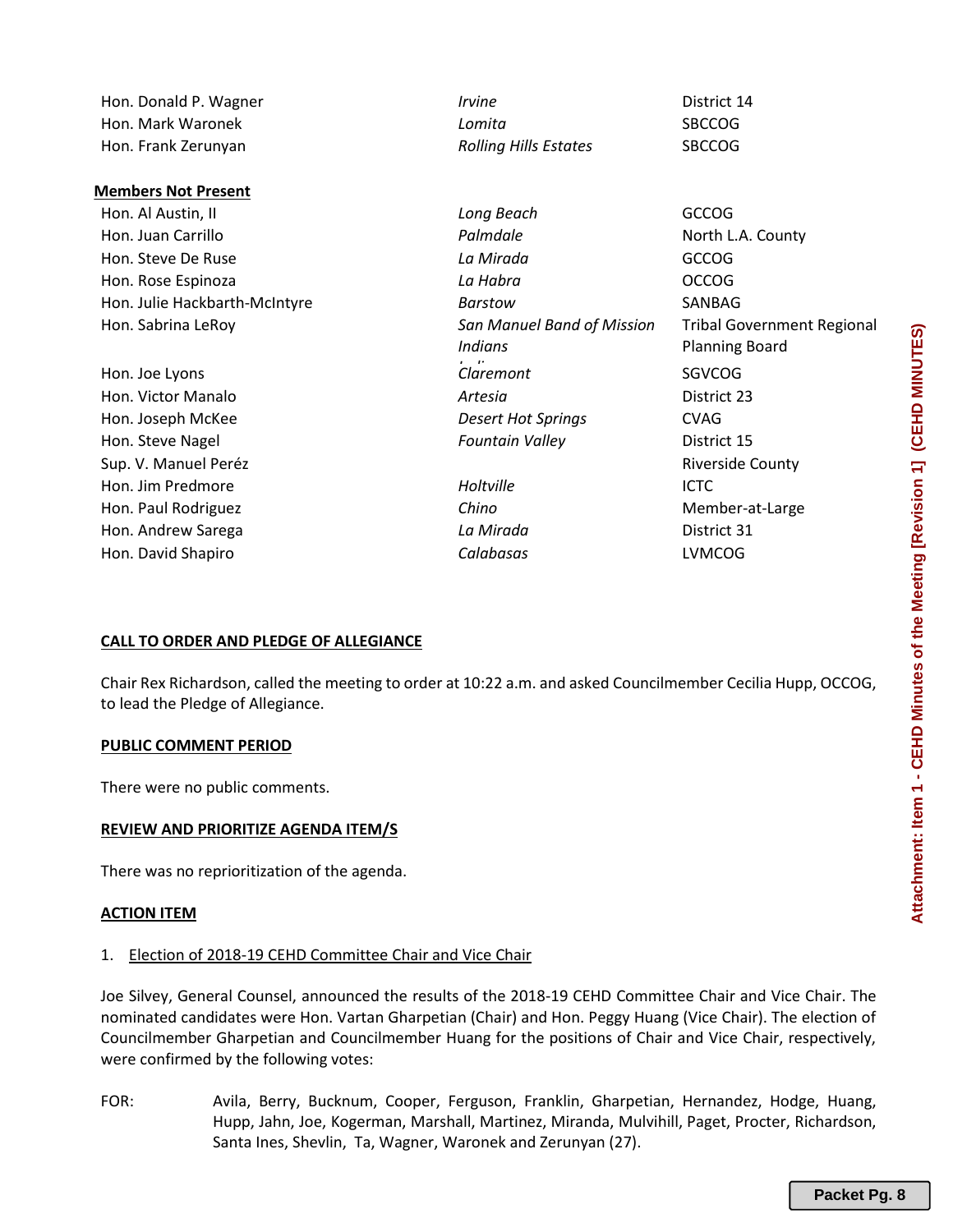AGAINST: None (0).

ABSTAIN: None (0).

## **CONSENT CALENDAR**

### **Approval Item**

2. Minutes of the CEHD Committee Meeting - March 1, 2018

## **Receive & File**

- 3. CEHD Committee Outlook
- 4. Regional Planning Working Groups Series
- 5. 2019 Active Transportation Program Guidelines and Call for Projects
- 6. Environmental Justice Working Group

A MOTION was made (Franklin) to approve the Consent Calendar. Motion was SECONDED (Jahn) and passed by the following votes:

- FOR: Avila, Berry, Bucknum, Cooper, Ferguson, Franklin, Gharpetian, Hernandez, Hodge, Huang, Hupp, Jahn, Joe, Kogerman, Marshall, Martinez, Miranda, Mulvihill, Paget, Procter, Richardson, Santa Ines, Ta, Wagner, Waronek and Zerunyan (26).
- AGAINST: None (0).
- ABSTAIN: Shevlin (1).

#### **INFORMATION ITEMS**

7. Go Human Active Transportation Safety and Encouragement Campaign Update

Julia Lippe-Klein, SCAG Staff, provided an update on the status of the active transportation safety and encouragement campaign and highlighted opportunities for participation. Ms. Lippe-Klein explained the overall strategies of the Go Human advertising campaign, commenting that there have been 18 successful pop-up projects within the past three years with another 18 currently in the works. Ms. Lippe-Klein stated that SCAG, in coordination with its local and regional partners will rerun the Go Human advertising campaign in May 2018 to coincide with National Bike Month, and in July 2018 to coincide with back to school efforts. She invited everyone to participate in the campaign and asked the committee to reach out to her directly via email with additional ideas or requests, or at the gohumansocal.org website to obtain more information.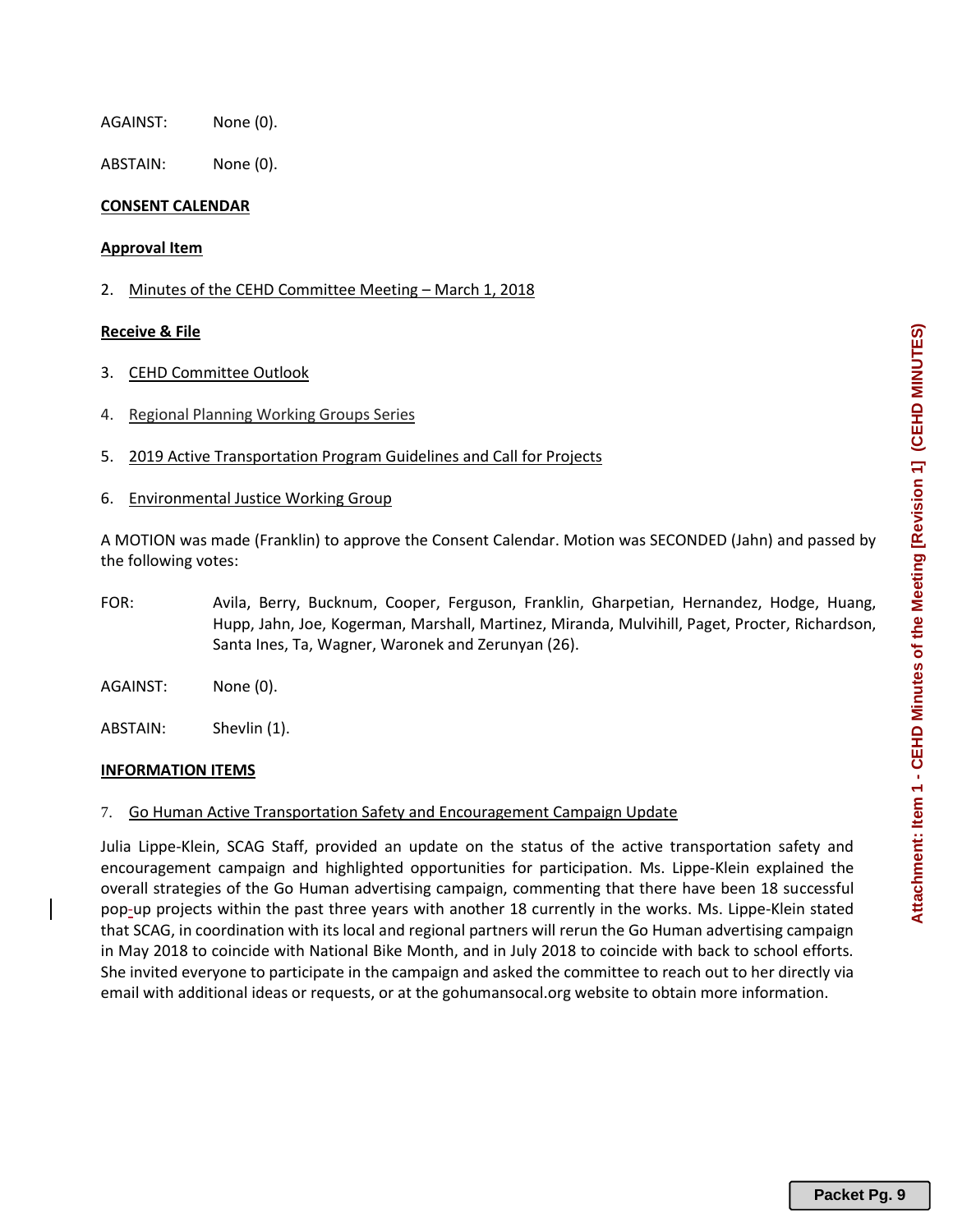# 8. ARB SB 375 Regional GHG Target Update for the 2020 Regional Transportation Plan/Sustainable Communities Strategy (2020 RTP/SCS)

Ping Chang, Acting Manager for the Compliance and Performance Monitoring Department, provided an update of the ARB SB 375 Regional GHG Targets for the 2020 RTP/SCS program. He noted that the California Air Resources Board (ARB) is required to update the targets at least once every eight years, with the first update due 2018. Mr. Chang reported that SCAG staff worked closely with the ARB with its updates and the ARB approved its staff recommendation of SB 375 Regional GHG Target Update for MPOs in the state. He noted that the updated targets include a 19% per capita GHG reduction target for 2035 for SCAG which is consistent with the Regional Council Action at its November 2, 2017 meeting. The updated 19% target will apply to SCAG's upcoming 2020 RTP/SCS.

Mr. Chang responded to the comments and questions expressed by the Councilmembers, including questions regarding how to close the gap per the Scoping Plan, and the States approach to meet the statewide climate goal.

# 9. 29<sup>th</sup> Annual Demographic Workshop, June 11, 2018 – Draft Program

John Cho, SCAG Staff, discussed the key topics and programs of the upcoming  $29<sup>th</sup>$  Annual Demographic Workshop. He noted that the workshop will be held at the USC Sol Price School of Public Policy on June 11, 2018 under the main theme, "*Demographic Impact After the Recovery: How Much and What Changes?"* Mr. Cho encouraged members to attend the workshop.

# 10. Mapping Transit Supportive Measures in Southern California

Kimberly Clark, SCAG Staff, provided a PowerPoint presentation which correlates with SCAG's Future Communities Initiative; a new crowd-source data project: Mapping Transit Supportive Measures in Southern California. This project invites residents of the region, high school and university students to help identify and map transit-supportive features in local neighborhoods across the region. Ms. Clark explained how the crowdsourcing effort will aid SCAG in better understanding how neighborhood-oriented policies can encourage transit ridership and the usage of active transit modes, including walking and biking more in their own communities. Ms. Clark responded on the comments and questions expressed by the Councilmembers and directed the Committee to Metro's website at: https://www.metro.net/interactives/toolkit/tools.html to learn more information.

# **CHAIR'S REPORT**

Chair Richardson announced that the Regional Housing Need Allocation (RHNA) Subcommittee would be convening later this year. The Subcommittee would be responsible for discussing and making recommendations on RHNA process and policy to the CEHD and the RC. He asked the Committee to inform staff by May 4, 2018 if there is interest in serving on the Subcommittee.

Chair Richardson invited the Committee to register and attend the Long Beach Economic Equity Summit, taking place at the Long Beach Convention Center on May 17, 2018 from 8:30 a.m. – 4:00 p.m.

Chair Richardson thanked the Committee members for filing their Annual Statement, Form 700. He asked those members that still have yet to file, to contact staff to assist them.

# **FUTURE AGENDA ITEM**

A report on Human Trafficking will be presented at the June 7, 2018 CEHD meeting.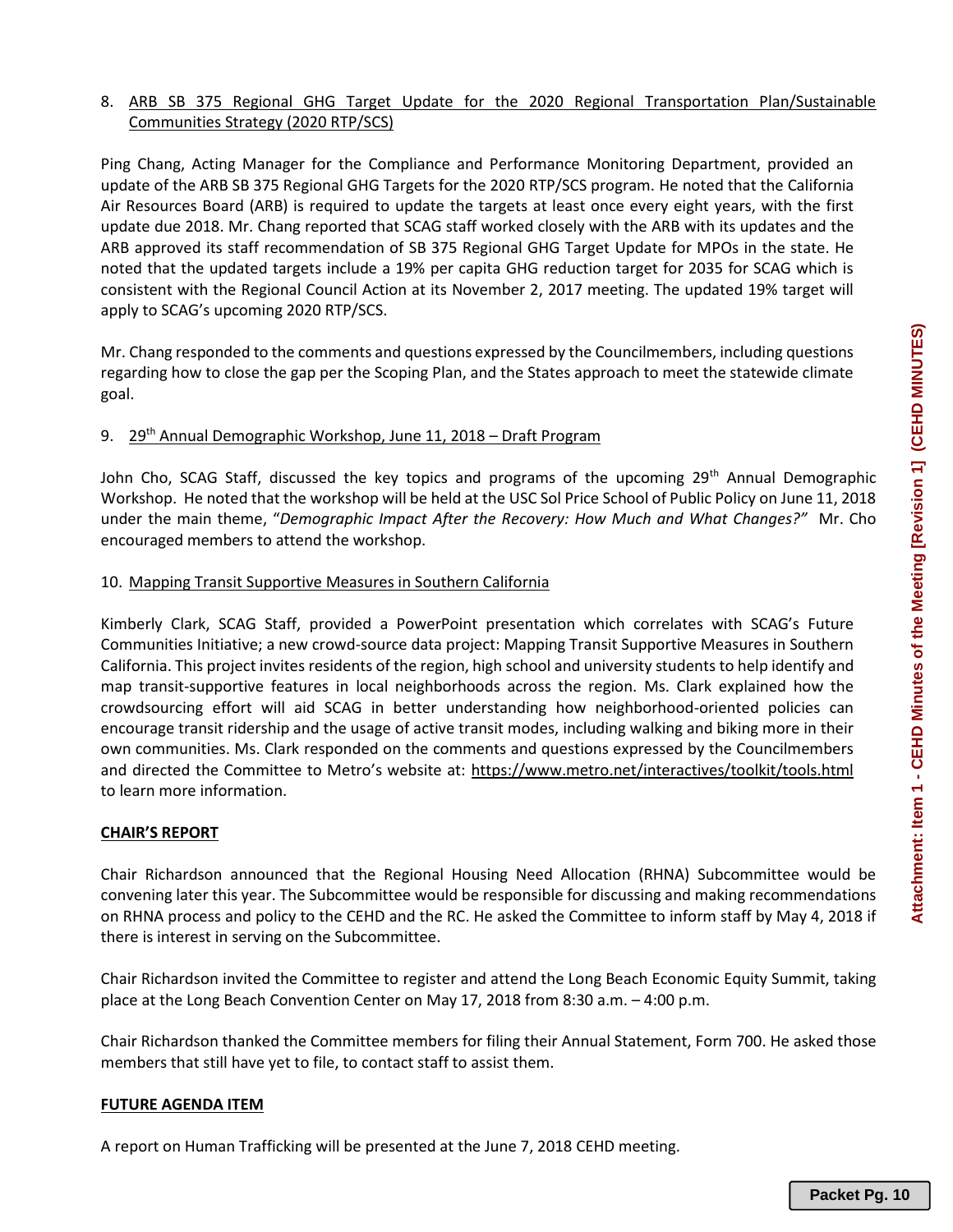# **ANNOUNCEMENT/S**

Chair Richardson asked the Committee to stay for lunch to hear a presentation by former Transportation Secretary and new CEO of California High-Speed Rail Authority, Brian P. Kelly, during the first portion of the RC meeting.

Lastly, Chair Richardson encourage the Committee to register for the upcoming General Assembly which will take place on May 3-4, 2018 at the Renaissance Indian Wells Resort & Spa, 44400 Indian Wells Lane, Indian Wells CA.

# **ADJOURNMENT**

There being no further business, Chair Richardson adjourned the CEHD Committee meeting at 11:45 a.m.

[MINUTES ARE UNOFFICIAL UNTIL APPROVED BY THE CEHD COMMITTEE]

# //